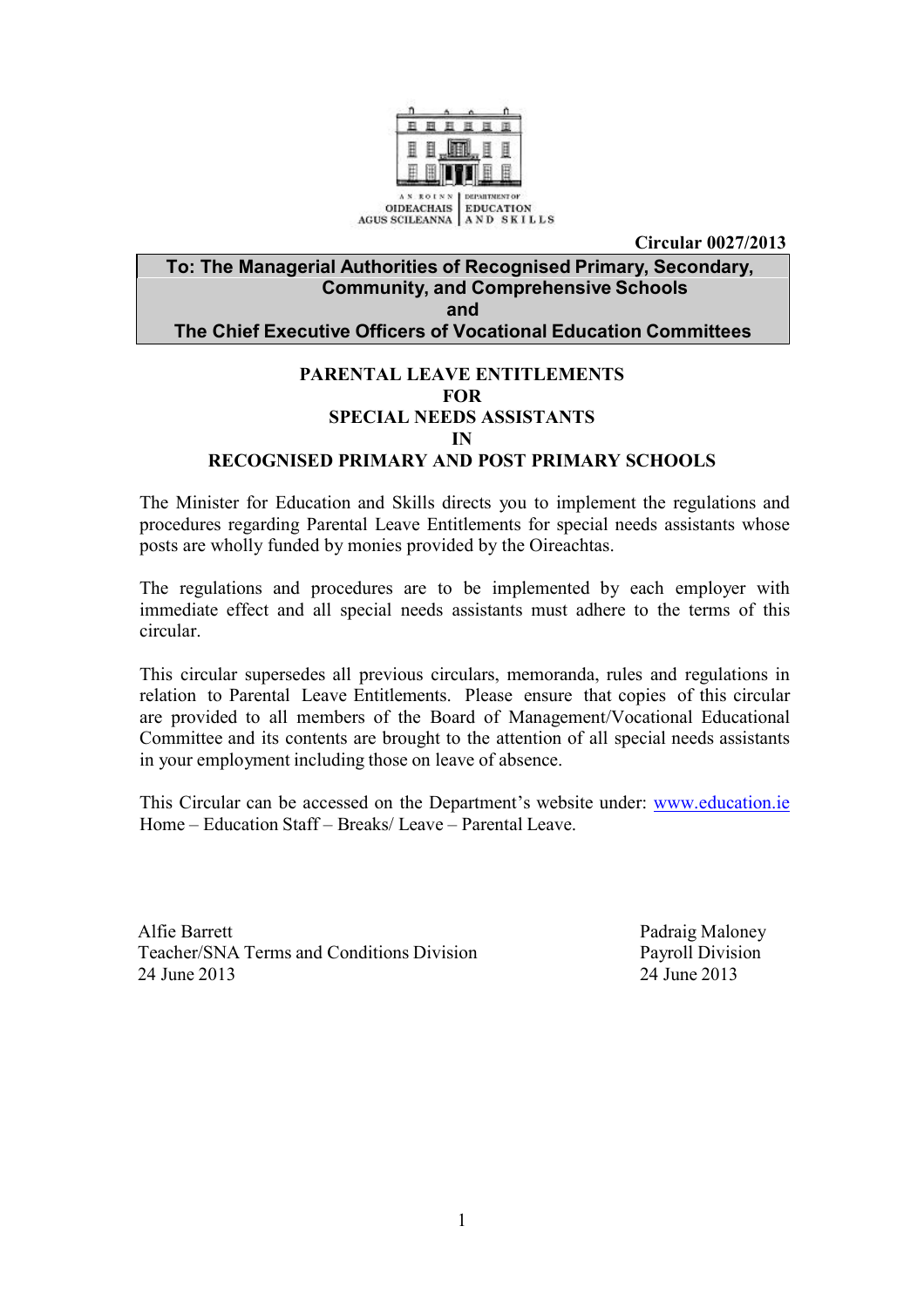#### **PARENTAL LEAVE ENTITLEMENTS**

#### **Definitions**

For the purposes of this circular the following terms shall have the meanings assigned to them here unless the context indicates otherwise:

**Adopting Parent -** the term adopting parent refers to a special needs assistant who is in the process of becoming an adoptive parent and in whose care a child has been placed with a view to making an adoption order.

**Disability** – means, for the purposes of the Parental Leave Acts, an enduring physical, sensory, mental health or intellectual impairment of the child such that the level of care required for the child is substantially more than the level of care that is generally required for children of the same age who do not have any such impairment.

**DSP** – means The Department of Social Protection.

**Employer** – means a Vocational Education Committee (VEC) for vocational schools/community colleges and a Board of Management/Manager in the case of primary, voluntary secondary, community and comprehensive schools. The Vocational Education Committee or Board of Management/Manager may delegate responsibility for matters set out in this circular to the Principal of the school.

**In Loco Parentis** – means the special needs assistant applying for parental leave must be either legally responsible for or fulfil the criterion that he or she is actively parenting the child on an on- going basis.

**Leave Year** – means the period  $1<sup>st</sup>$  September to  $31<sup>st</sup>$  August in each year.

**Long-Term Illness** – means, for the purposes of the Parental Leave Acts, a long-term illness, the effect of which is that the level of care required for the child is substantially more than the level of care that is generally required for children of the same age who do not have any such long term illness.

**On Line Claims System (OLCS)** – means the system for recording of absences and inputting the claims for the payment of substitute and non regular part-time special needs assistants which is currently operating in primary, voluntary secondary, community and comprehensive schools.

**School Year** – as defined by the Minister for Education and Skills from time to time currently beginning on  $1<sup>st</sup>$  September and ending on  $31<sup>st</sup>$  August in each year.

**The Department** – means the Department of Education and Skills.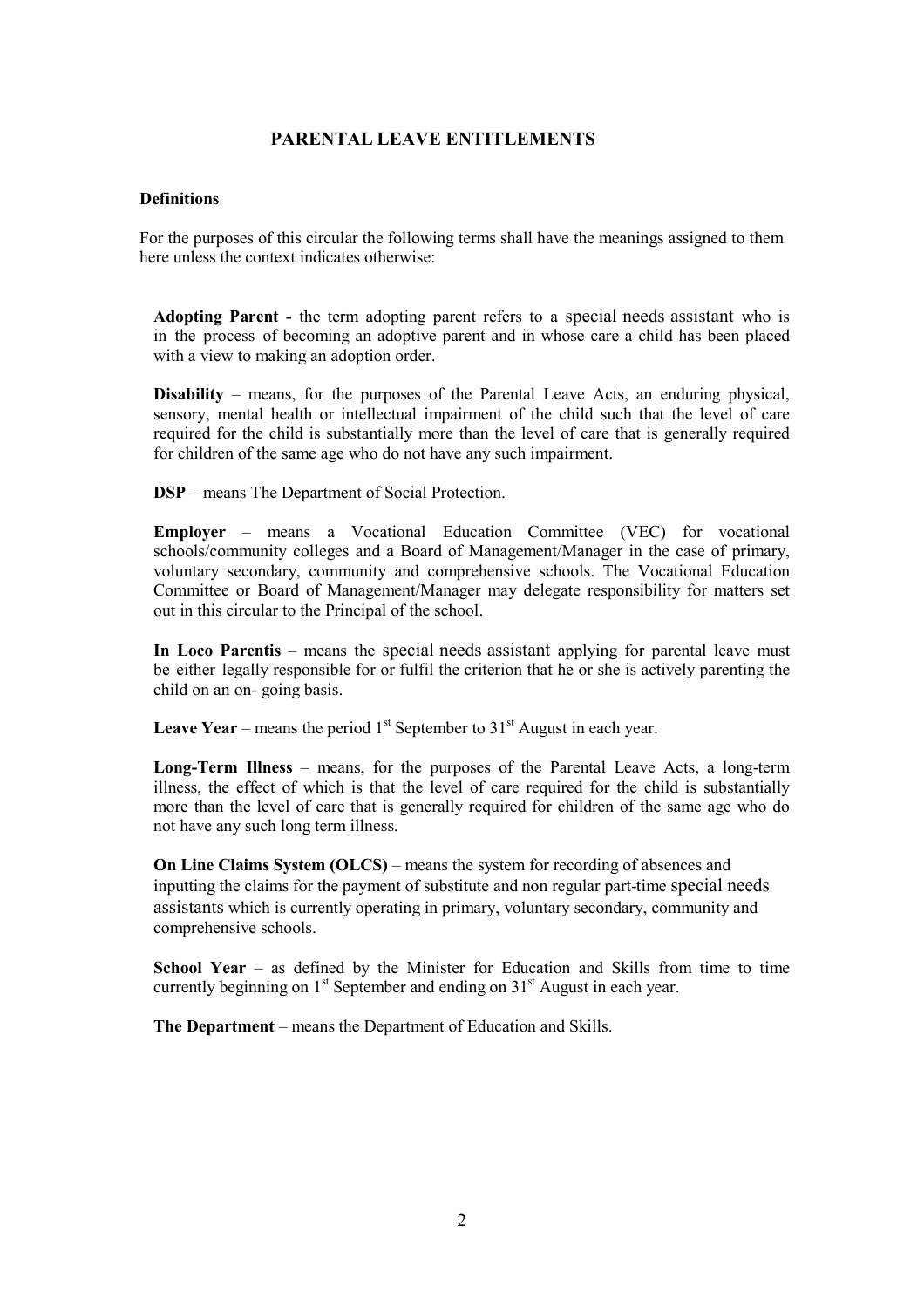## **1. General Information**

- 1.1 Parental leave is a period of **unpaid leave** available to special needs assistants for the purpose of the care of children. It is provided for under the Parental Leave Acts 1998 and 2006 and the European Union (Parental Leave) Regulations 2013 (S.I. No.81 of 2013).
- 1.2 A special needs assistant on parental leave is deemed for all purposes to be in employment at that time with the exception of remuneration and superannuation. The absence is therefore fully reckonable for all other purposes including seniority and progression on the incremental salary scale.
- 1.3 A special needs assistant absent on parental leave may not engage in any type of paid employment as, under the terms of the Parental Leave Acts, the leave is specifically intended for the care of children.

## **2 Entitlement to Parental Leave**

- 2.1 A special needs assistant is entitled to 18 weeks parental leave in respect of each child up to the age of 13 years or the age of 16 years in the case of a child with a disability and/or long-term illness. There is no obligation however to take the full 18 weeks leave. Applicants who have taken 14 weeks previously may now apply for an additional 4 weeks provided they still meet the entitlement criteria.
- 2.2 Each parent has a separate entitlement to parental leave from his/her job and such leave is available to each parent who meets any of the following criteria:
	- (a) the natural parent
	- (b) the adoptive parent
	- (c) the adopting parent
	- (d) a special needs assistant acting *in loco parentis* to a child
- 2.3 Where a special needs assistant is acting *in loco parentis* it is a matter for the employer to be satisfied that the granting of parental leave is appropriate.

## **3. Eligibility**

- 3.1 A special needs assistant may be eligible for parental leave where s/he has completed one year's continuous employment with the employer from whose employment the leave is taken.
- 3.2 In circumstances where, on the latest day for commencing a period of parental leave, the special needs assistant has less than one year but more than three months continuous service with the employer from whose employment the leave is to be taken, the special needs assistant shall be entitled to parental leave for a period of one week for each month of continuous service completed with his/her employer at the time of the commencement of the leave.
- 3.3 Entitlement to parental leave shall cease on the expiry of the contract of employment and that contract not having been renewed.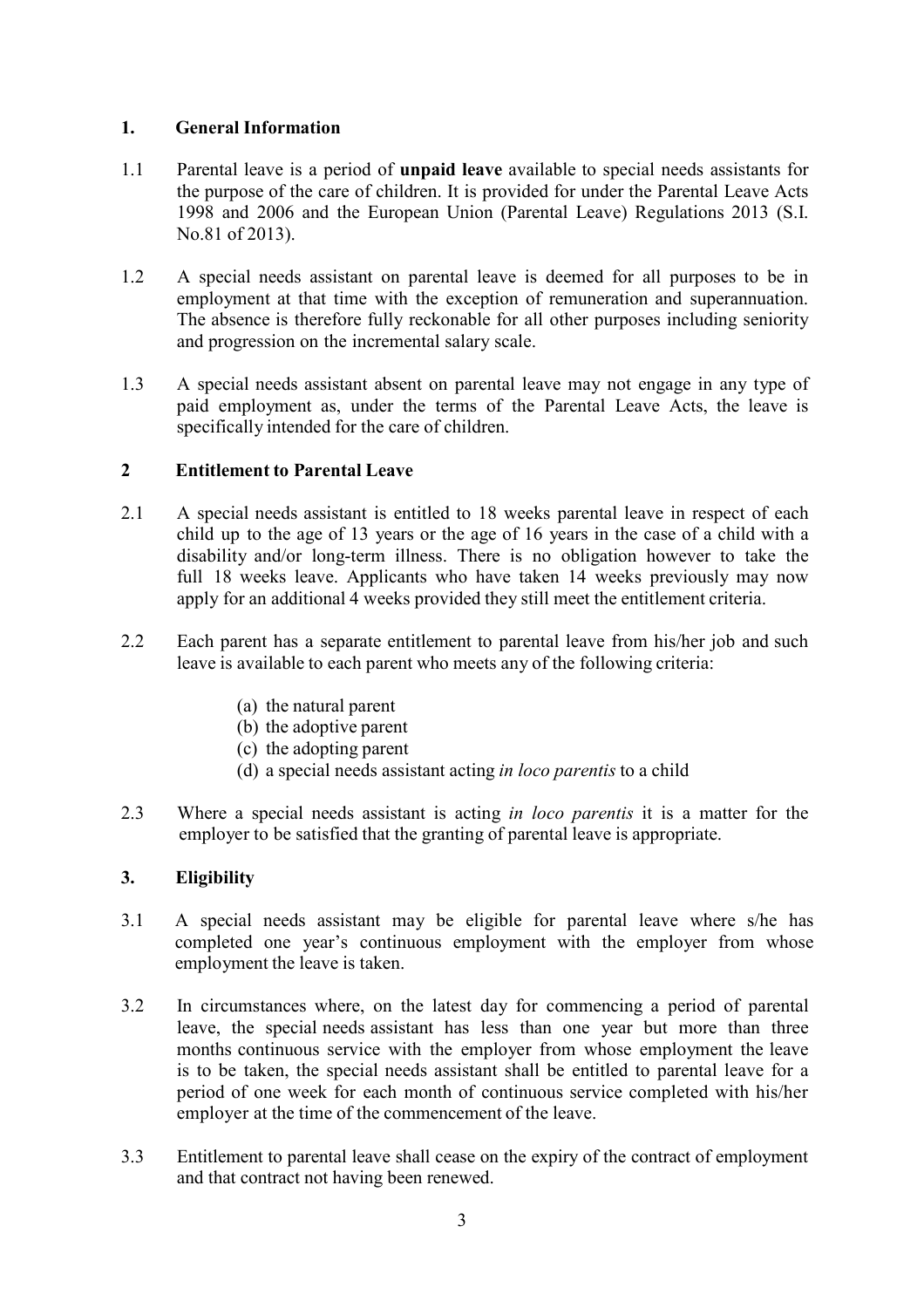## **4 Correspondence Address**

4.1 The employer will address all necessary correspondence to the special needs assistant at the address last notified by the special needs assistant and no fault shall lie with the employer in the event that the special needs assistant does not receive such correspondence.

### **5 Pattern for Parental Leave**

- 5.1 A special needs assistant may avail of parental leave in blocks of at least 1 week up to a maximum of 18 weeks. Please note each period of parental leave must be a minimum duration of 7 consecutive days including weekends, school closures and days on which a special needs assistant is not timetabled for attendance occurring within that period**.**
- 5.2 Where a special needs assistant applies for parental leave for 6 or more weeks, the minimum period which must be granted by the employer is 6 weeks except in the cases of postponement and refusal of parental leave as outlined in paragraphs 9 and 10 below.

### **6 Special Pattern in Exceptional Circumstances**

- 6.1 In certain circumstances a special needs assistant may avail of parental leave in the form of individual days where a child has particular medical problems that require the attendance of a parent with the child at a hospital, clinic or therapeutic appointment on a regular basis.
- 6.2 In such circumstances certification from the hospital or clinic in respect of the absence must be submitted to the employer and retained on the special needs assistant's personnel file.

## **7 Parental Leave Time Limits**

- 7.1 Entitlement to parental leave shall end
	- not later than the day on which the child concerned attains his/her  $13<sup>th</sup>$ birthday or
	- in the case of an adopted child aged between 11 and 13 years, not later than two years from the date of the adoption order
	- $\overline{\phantom{a}}$  in the case of a child with a disability and or long term illness, not later than the day on which the child attains his/her  $16^{th}$  birthday.
- 7.2 Parental Leave for more than 1 child in any period of 12 months may not exceed 18 weeks without the consent of the employer except in the case of multiple births (twins, triplets etc.) where a special needs assistant has a statutory entitlement to take more than 18 weeks in any 12 month period.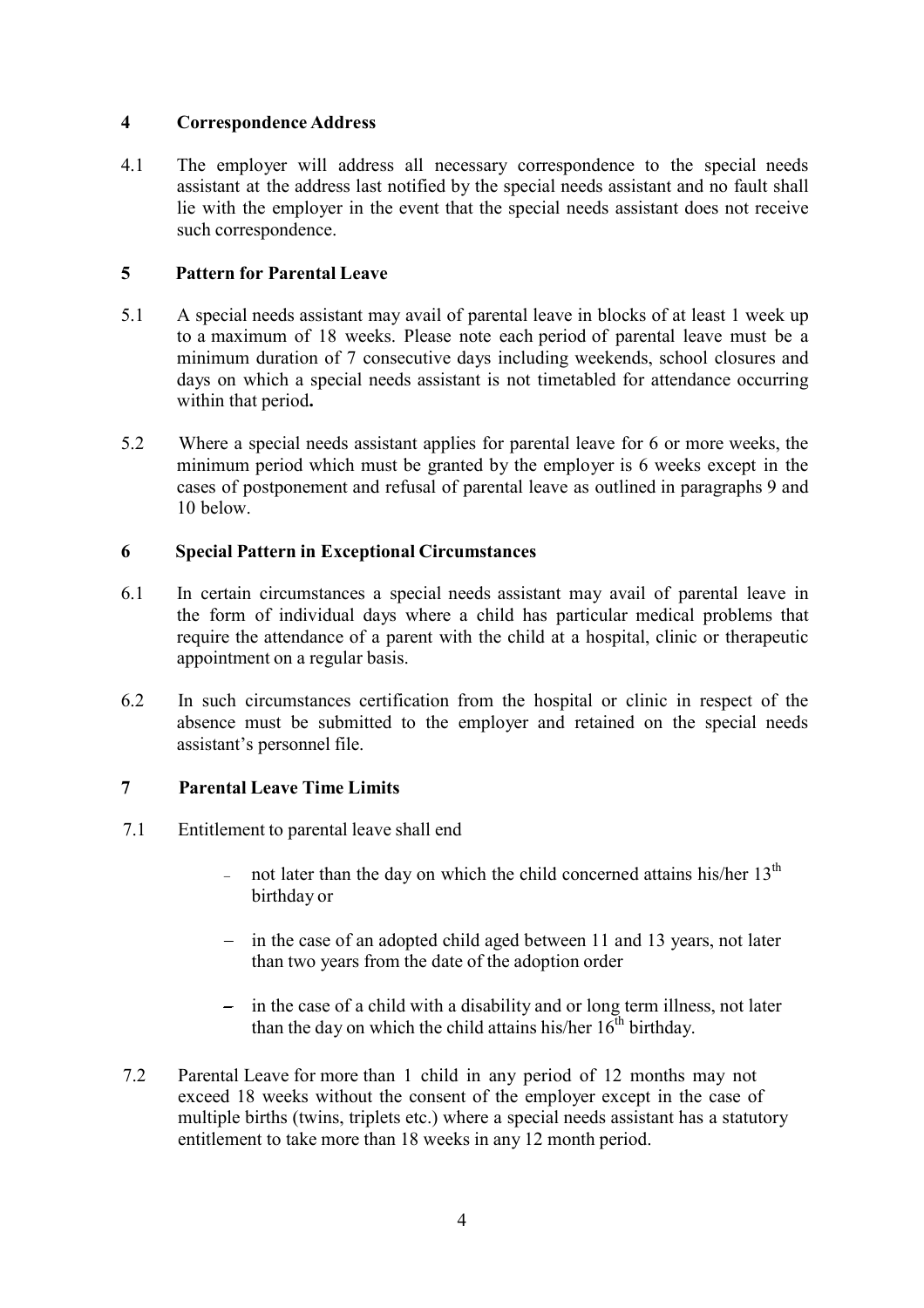#### **8. Statutory Annual Leave/Public Holiday Entitlement**

- 8.1 In general full time employees are entitled to 20 days annual leave. Employees who work less than full hours are entitled to annual leave on a pro rata basis.
- 8.2 Any entitlements in respect of public holidays occurring while on parental leave will be addressed by additional annual leave.
- 8.3 These annual leave entitlements are to be taken on existing school closure days that occur in the leave year in question i.e. both before and after the parental leave period. Annual leave entitlements are to be taken at a time outside of the period of parental leave.
- 8.4 When availing of parental leave and there are not enough school closure days in the leave year to absorb all annual leave entitlements, it is permitted to take the necessary days immediately before the parental leave in the same leave year. Alternatively, special needs assistants will be permitted to carry the balance forward to the following leave year but must then take these days during school closures.
- 8.5 Special needs assistants who resign/retire or their employment ceases may be entitled to additional payment in lieu of their accrued leave.

#### **9 Postponement of Parental Leave by the Employer**

- 9.1 Parental leave may be postponed in circumstances where granting the leave at that time would have a substantial adverse effect on the operation of the school and ordinarily the leave may only be postponed once. An example of a reason why an employer would postpone parental leave would be a difficulty in obtaining a replacement special needs assistant for the duration of the absence.
- 9.2 In such circumstances the employer is obliged to
	- consult with the special needs assistant prior to any decision to postpone the leave
	- where the postponement is deemed necessary, notify the special needs assistant in writing not later than 4 weeks before the intended date of the commencement of the leave
	- ensure that the postponement is not any longer than 6 months from the *original date* on which the parental leave was due to commence
	- agree a new date for the postponed leave to be taken at a time when the special needs assistant would otherwise have been working
	- ensure that any further or subsequent postponement can only be permitted on the grounds where it affects seasonal variation.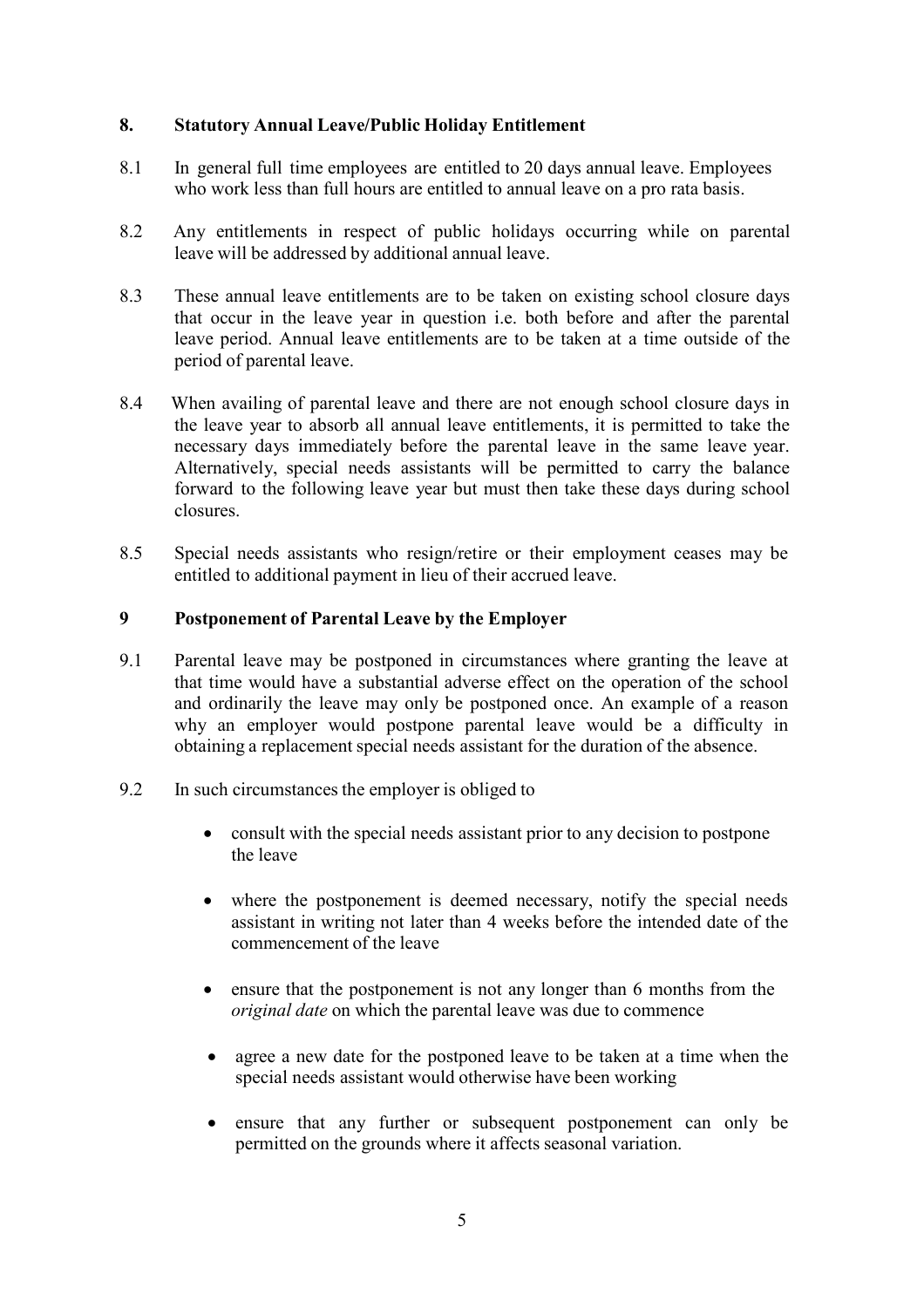- ensure that a new confirmation document (see Paragraph 13 below) agreeing to the new revised dates is signed by both parties with the understanding that this can be further amended provided there is agreement between both parties.
- 9.3. Where solely as a result of postponement of the leave a child passes the age threshold, the entitlement to parental leave is not lost. The leave should be taken as soon as possible after the period of postponement has lapsed on a precise date agreed by both parties.

## **10 Refusal to grant Parental Leave**

- 10.1 Where there are reasonable grounds to believe that the special needs assistant may not be entitled to parental leave the employer may refuse to grant such leave.
- 10.2 In such circumstances the employer is obliged to
	- notify the special needs assistant in writing of the reasons for the proposed refusal and invite him/her to make representations on the matter within 7 days.
	- consider any representations from the special needs assistant before making a final decision on whether or not to refuse the leave.
	- where the employer ultimately decides to refuse the leave then the special needs assistant must be notified in writing of the decision summarising the grounds for the refusal.

## **11 Transfer of Parental Leave**

11.1 Subject to the approval of the employer, it is possible to transfer 14 weeks out of the 18 week parental leave entitlement to another parent of a relevant child, provided the other parent is employed with the same employer. In compliance with Council Directive 2010/18/EU, it is necessary for each parent to retain 4 weeks, out of his/her 18 week entitlement, for his/her own personal use. Under that Directive, these 4 weeks may not be transferred to another parent and can only be used by the parent with whom the entitlement originates. This means where both parents are employed by the same school one parent may avail of 32 weeks and the other 4 weeks.

## **12 Special Needs Assistant Application**

12.1 Application for parental leave should be made by a special needs assistant to h is/h er employer at least 6 weeks in advance of commencement of the leave on the prescribed application form which is attached at Appendix A of this circular.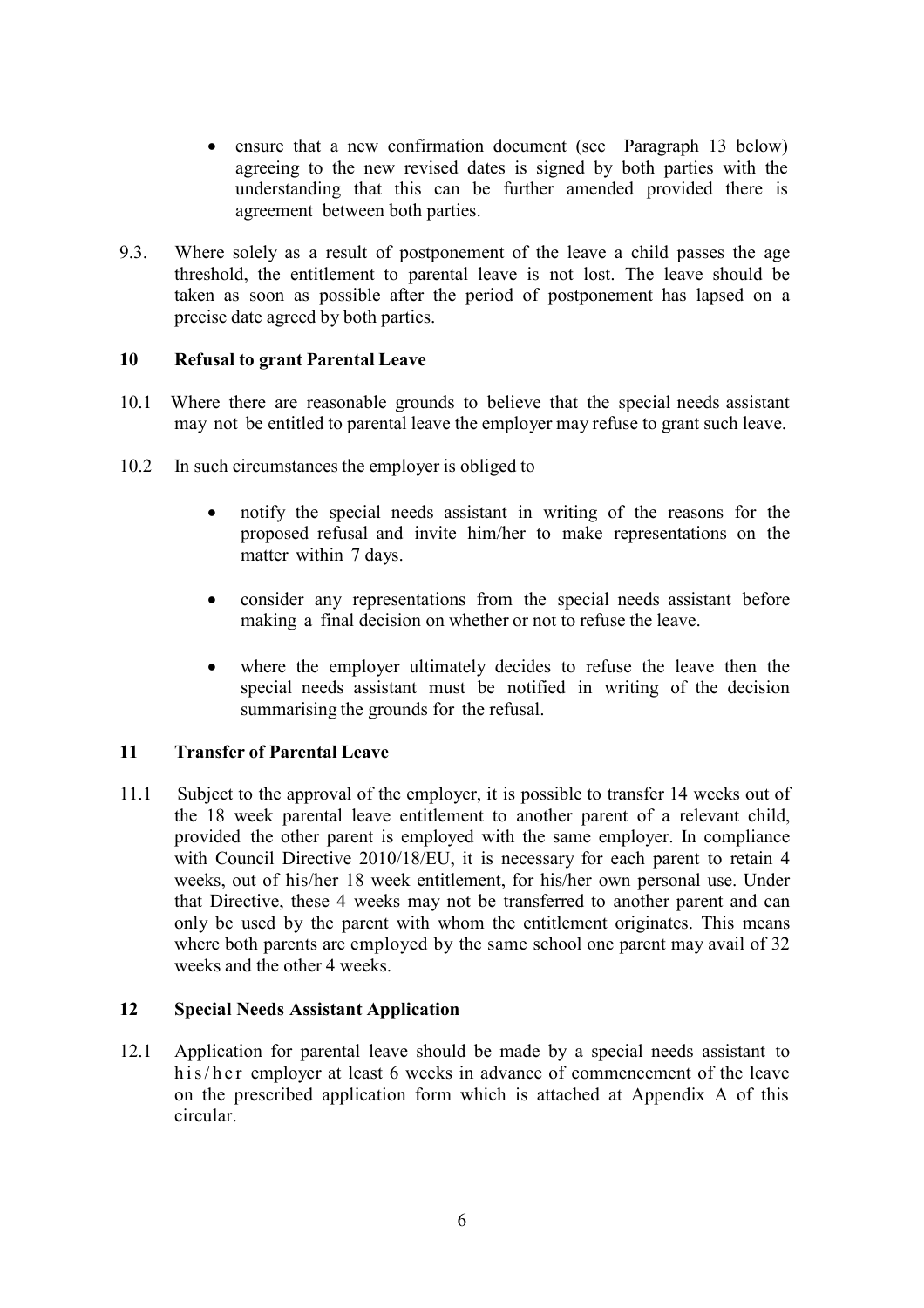### **13 Employer Confirmation Document**

13.1 The employer in granting parental leave should, 4 weeks prior to the commencement of the leave, prepare with the special needs assistant the confirmation document attached at Appendix B of this circular. This document constitutes a legal agreement between the parties. A special needs assistant may revoke the application at any point prior to the signing of the confirmation document by both parties.

### **14 Confirmation to the Department/VEC**

14.1 The school must notify the Department (via recording of the leave on the OLCS)/VEC, not later than 4 weeks prior to the commencement of the leave. As parental leave is unpaid leave, undue delay in recording of the leave may result in overpayment of salary to the special needs assistant concerned. Any overpayment of salary arising in this manner must be recouped from the special needs assistant.

### **15 Replacement Special Needs Assistant**

- 15.1 Contracts awarded to cover absences outlined in this circular should make clear reference to the fact that there are circumstances where the replacement appointment may have to be terminated in the event of the absent special needs assistant returning to duties earlier than initially expected e.g. suspension/postponement of parental leave through illness of the special needs assistant.
- 15.2 Where a replacement special needs assistant is employed, he/she may be required to be available for the additional 72 hours that form part of a special needs assistant contract (pro-rata for part-time special needs assistants) to be utilised and delivered outside of normal school opening hours and/or the normal school year.
- 15.3 Where a replacement special needs assistant is employed to cover an absence under this circular, he/she will not attain any seniority in the school and will have no entitlement to a redundancy payment when his/her post is terminated due to the return of the absent special needs assistant, the reduction of allocation of special needs assistant resources to the school or for any other reason.

#### **16 Termination of Parental Leave**

- 16.1 Parental leave may be terminated by the employer if there are reasonable grounds to believe that the leave is being used for a purpose other than the care of the child/children concerned.
- 16.2 Before terminating the leave the employer is obliged to
	- notify the special needs assistant in writing that the matter is under consideration, and invite the special needs assistant to make representations within 7 days
	- consider any representations from the special needs assistant before making a final decision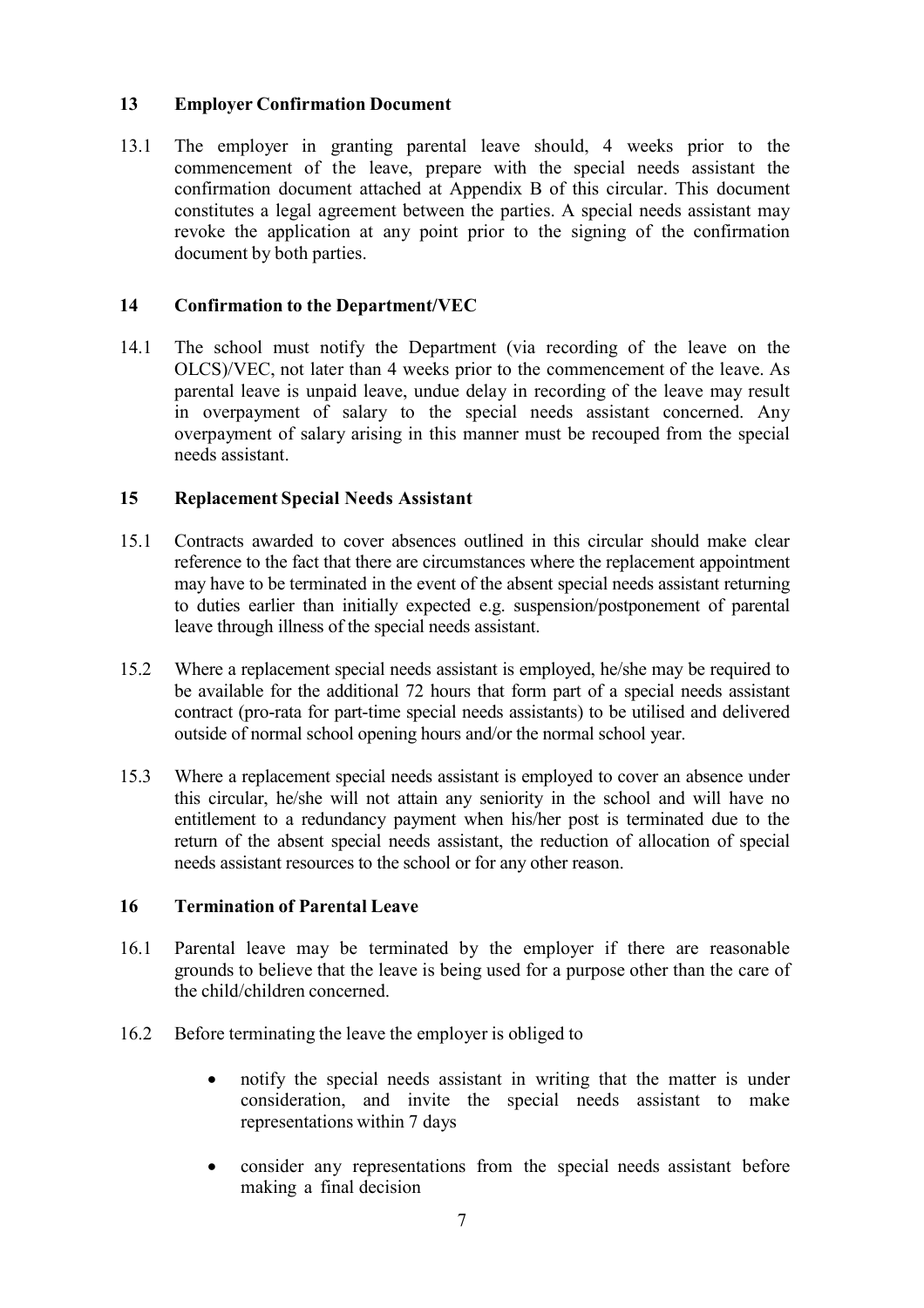- notify the special needs assistant in writing of the decision summarising the grounds
- 16.3 The final decision notification should inform the special needs assistant of his/her obligation to return to work after the expiry of 7 days from the receipt of the notice.

### **17 Suspension/Postponement of Parental Leave through illness of the Special Needs Assistant**

- 17.1 If during, or immediately prior to, the agreed period of parental leave, the special needs assistant concerned becomes ill to the extent that s/he is unable, or will be unable to care for the child it is possible:
	- where the leave has not already commenced, to postpone the taking of the leave to such time as the special needs assistant is fit to resume the care of the child, or
	- where the leave has already commenced, to suspend the taking of the balance of the leave to such time as the special needs assistant is fit to resume the care of the child.
- 17.2 Where it becomes necessary due to illness to suspend or postpone the leave the special needs assistant must as soon as is reasonably practicable provide written notification to the employer of the postponement/suspension of the leave due to illness and provide appropriate medical certification to the employer which confirms the special needs assistant's incapacity to care for the child as a result of illness.
- 17.3 It should be noted that the suspended portion of the leave, if it is to be availed of, must be taken as soon as possible after the special needs assistant has been certified fit to resume.
- 17.4 If, purely as a consequence of a suspension of the leave due to the certified illness/incapacity of the parent, the child goes over the age threshold, the entitlement to take the leave remains and must be taken as soon as possible.

## **18 Carryover of remaining Parental Leave from a previous employment**

- 18.1 Subject to the normal age threshold limitations and service requirements, a special needs assistant entering this scheme from a previous employment either in a special needs assistant or non- special needs assistant capacity where some parental leave has already been availed of
	- shall retain his/her statutory right to any unused remainder of parental leave which has been carried over to the new employment, and
	- irrespective of previous arrangements, shall take his/her parental leave in accordance with the terms of this circular.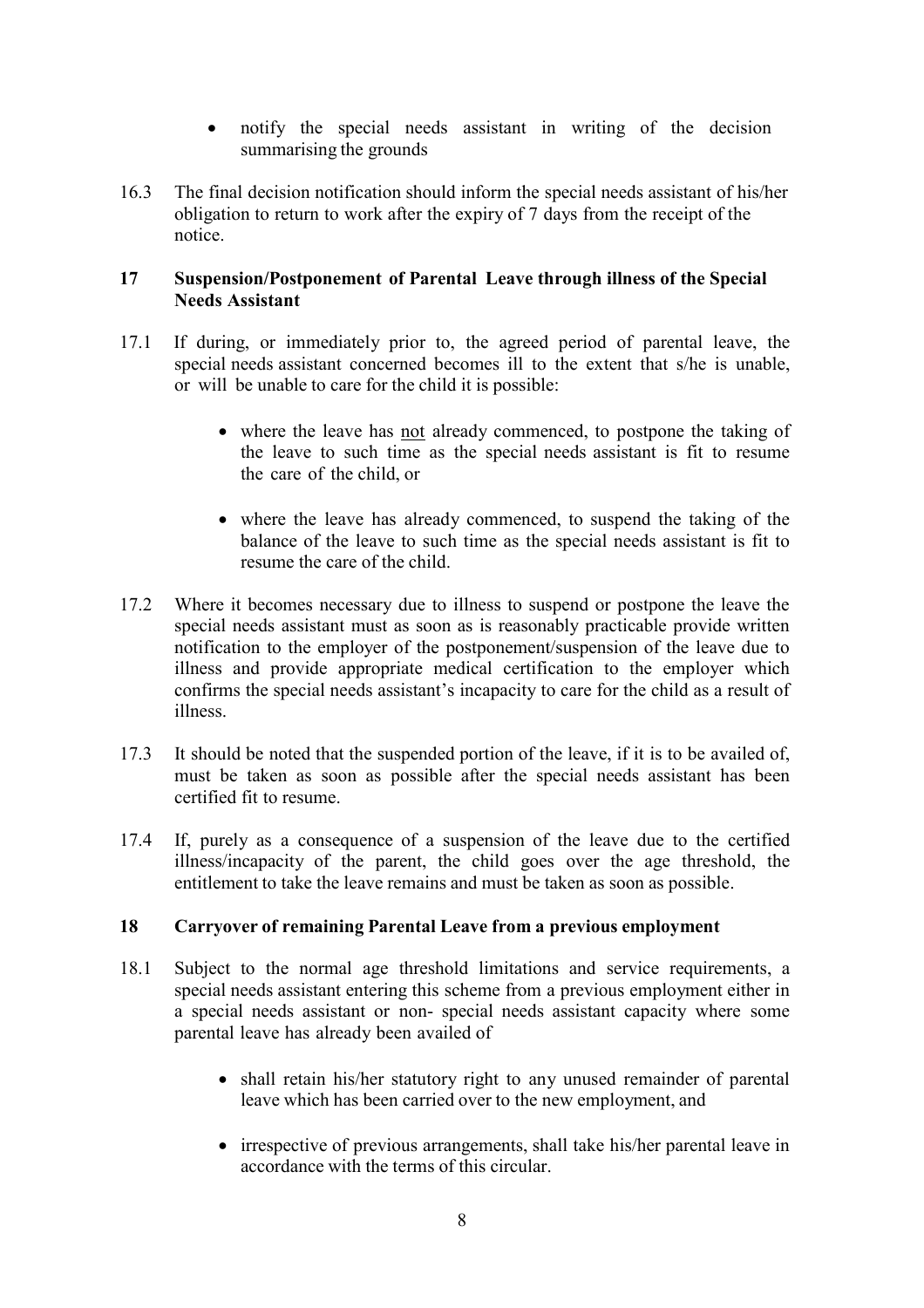## **19 Overlap of statutory leave types**

19.1 It is not permissible to be simultaneously absent on two types of statutory leave. Where there is an overlap (e.g. maternity leave), parental leave may be postponed for a reasonable period by mutual agreement between the employer and the special needs assistant.

### **20 Request to change work hours/pattern**

- 20.1 A special needs assistant returning to work from parental leave may request a change in work hours/pattern for a set period of time.
- 20.2 Such request must be made in writing to the employer as soon as reasonably practicable, but not later than six weeks before the proposed commencement of the set period of time concerned, specifying the nature of the changes requested and the date of commencement and duration of the set period requested.
- 20.3 The employer shall consider that request having regard to the special needs assistant's terms and conditions in relation to leave and remuneration as well as the needs of both the school and the special needs assistant. The employer shall inform the special needs assistant in writing if the request is being granted or refused as soon as reasonably practicable, but not later than four weeks after receiving an application.
- 20.4 Where the request is approved, both parties must prepare and sign a written agreement which sets out the revised work arrangements, including date of commencement and duration of the changes. The employer must retain the original agreement on file and give a copy to the special needs assistant. At any time before the agreement has been signed, the special needs assistant may, by notice to the employer in writing, revoke the requested change to work hours/pattern.

## **21 Voluntary Deductions**

21.1 Voluntary deductions from salary cease when a special needs assistant goes on parental leave. It is the sole responsibility of a special needs assistant availing of parental leave to ensure that union subscriptions do not lapse and that alternative arrangements are made for the repayment of any monies owed in respect of the Cycle to Work or Travel Pass Schemes. No liability rests with the Department/VEC for any entitlements which may be impacted by failure to make alternative arrangements for the payment of Voluntary Deductions. Further details in relation to voluntary deductions can be found on the Department's website [www.education.ie](http://www.education.ie/) under Education Staff – Information – Payroll & Financial – Voluntary Deductions.

#### **22 Social Welfare Arrangements**

22.1 All queries in relation to Social Welfare arrangements and appropriate credits should be directed to the Department of Social Protection.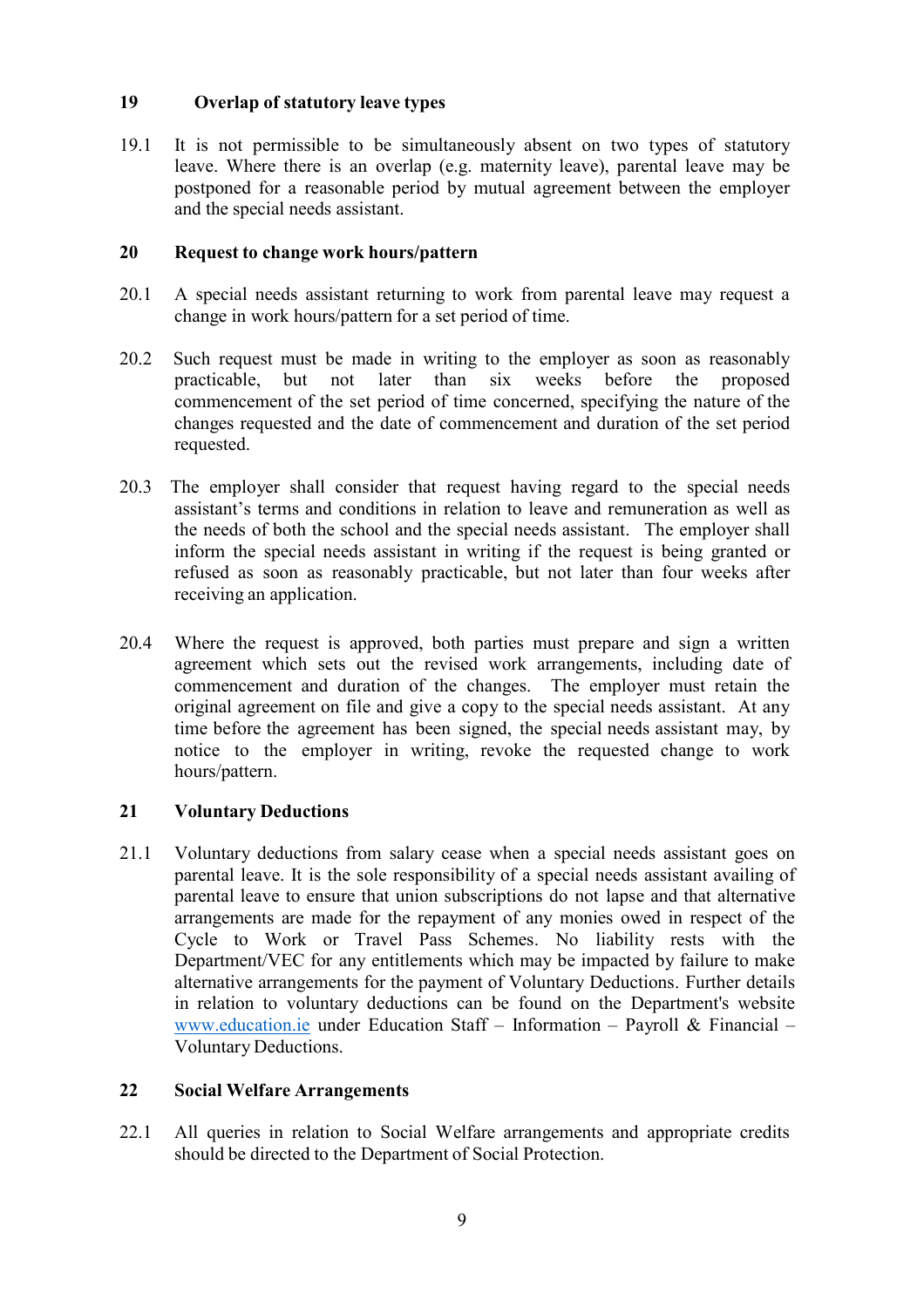## **23 Compliance**

- 23.1 All special needs assistants/employers must adhere to the regulations and procedures set out in this circular. Failure to abide with the regulations and procedures will be dealt with under the agreed disciplinary procedures and may lead to the cessation of salary in the case of special needs assistants and/or withdrawal of substitute cover in the case of schools.
- 23.2 All documentation relating to parental leave arrangements must be retained by the employer with the relevant personnel records for 8 years. These records may be selected for inspection by nominated Department officials. All records should correspond with the data input on the OLCS/VEC System.

## **24 Application form and the confirmation document**

- 24.1 Copies of the
	- (a) application form for parental leave and
	- (b) confirmation document

are attached at Appendices A and B.

## **25 Further Information**

25.1 In accordance with the introductory paragraph the regulations in this circular are to be implemented by the employer. Thus all queries should initially be brought to the attention of the school management who may wish to consult with their representative organisation, who may further wish to consult with the Department at the following email address: [teachersna@education.gov.ie](mailto:teachersna@education.gov.ie)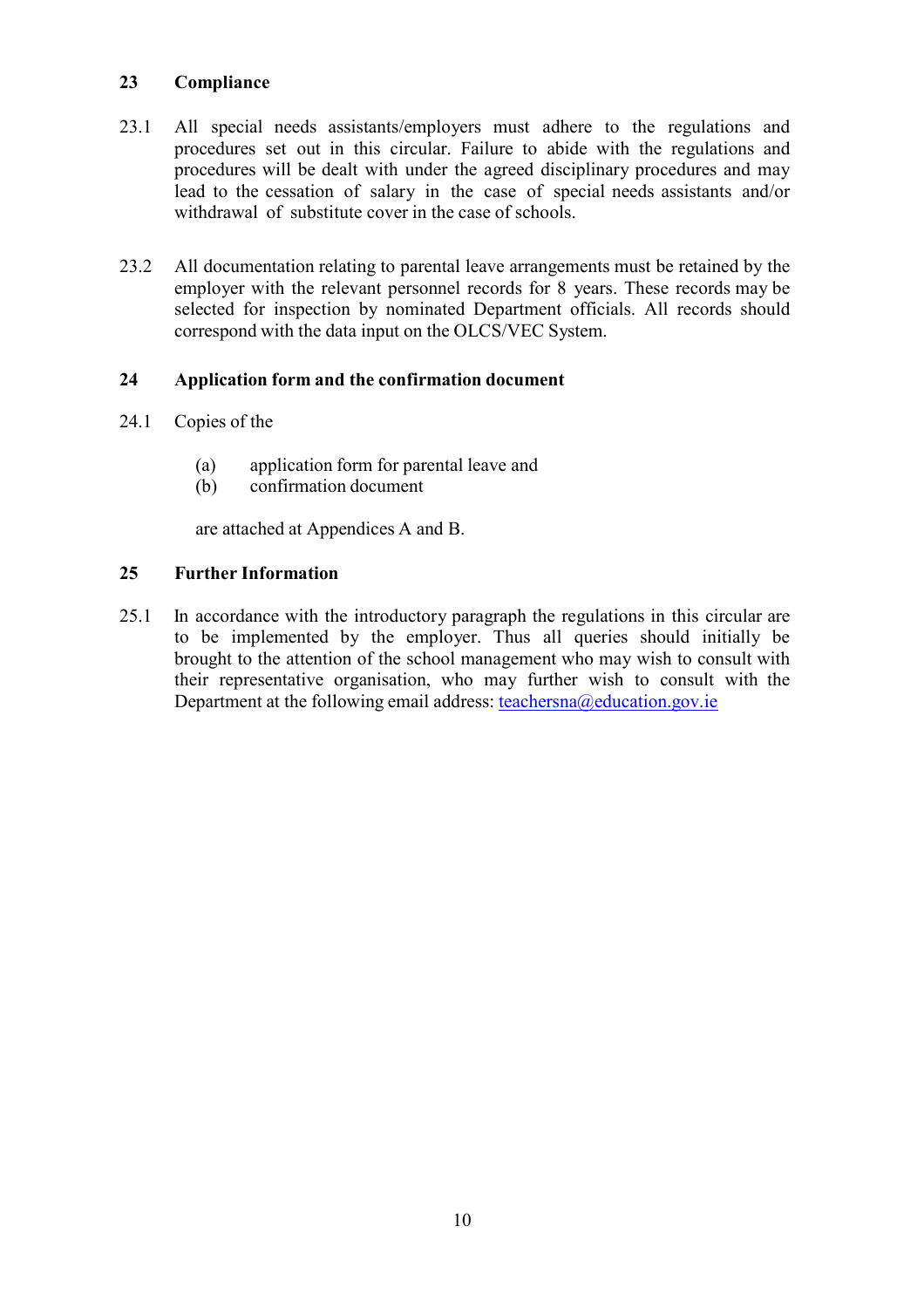## **Appendix A**

## APPLICATION FOR PARENTAL LEAVE

|                                                                                                                                       | (TO BE COMPLETED BY THE SPECIAL NEEDS ASSISTANT)                                                                                                                                                                               |                      |
|---------------------------------------------------------------------------------------------------------------------------------------|--------------------------------------------------------------------------------------------------------------------------------------------------------------------------------------------------------------------------------|----------------------|
|                                                                                                                                       | Roll No.                                                                                                                                                                                                                       |                      |
|                                                                                                                                       | Name: Name and the second state of the second state of the second state of the second state of the second state of the second state of the second state of the second state of the second state of the second state of the sec |                      |
|                                                                                                                                       |                                                                                                                                                                                                                                |                      |
|                                                                                                                                       |                                                                                                                                                                                                                                |                      |
|                                                                                                                                       |                                                                                                                                                                                                                                |                      |
| PPSN:                                                                                                                                 |                                                                                                                                                                                                                                |                      |
| Name of Child:                                                                                                                        | I hereby make application for parental leave in respect of:<br>Date of birth:                                                                                                                                                  |                      |
| loco parentis should accompany this application)                                                                                      | (The birth certificate of the child and, where applicable, evidence of<br>thedate of the adoption order of the child, or evidence of parent acting in                                                                          |                      |
|                                                                                                                                       | Have you previously availed of parental leave in respect of the child above?                                                                                                                                                   |                      |
|                                                                                                                                       |                                                                                                                                                                                                                                | $Yes \Box$ No $\Box$ |
| I propose to take parental leave as follows:                                                                                          |                                                                                                                                                                                                                                |                      |
| Please tick<br>In one continuous block of 18 weeks<br>In separate periods of weeks as follows:<br>Dates of parental leave as follows: |                                                                                                                                                                                                                                |                      |
|                                                                                                                                       |                                                                                                                                                                                                                                |                      |
| From - To:                                                                                                                            | From - To:                                                                                                                                                                                                                     | From - To:           |
|                                                                                                                                       |                                                                                                                                                                                                                                |                      |
|                                                                                                                                       |                                                                                                                                                                                                                                |                      |
|                                                                                                                                       |                                                                                                                                                                                                                                |                      |
|                                                                                                                                       |                                                                                                                                                                                                                                |                      |

I hereby confirm that the information recorded in this document is true and accurate and my application for parental leave is submitted in accordance with the regulations and procedures set out in circular letter 0027/2013.

Signature of Special Needs Assistant: \_\_\_\_\_\_\_\_\_\_\_\_\_\_\_\_\_\_\_\_\_\_\_\_\_\_\_Date: \_\_\_\_\_\_\_\_\_

On completion please forward this Application Form to your employer